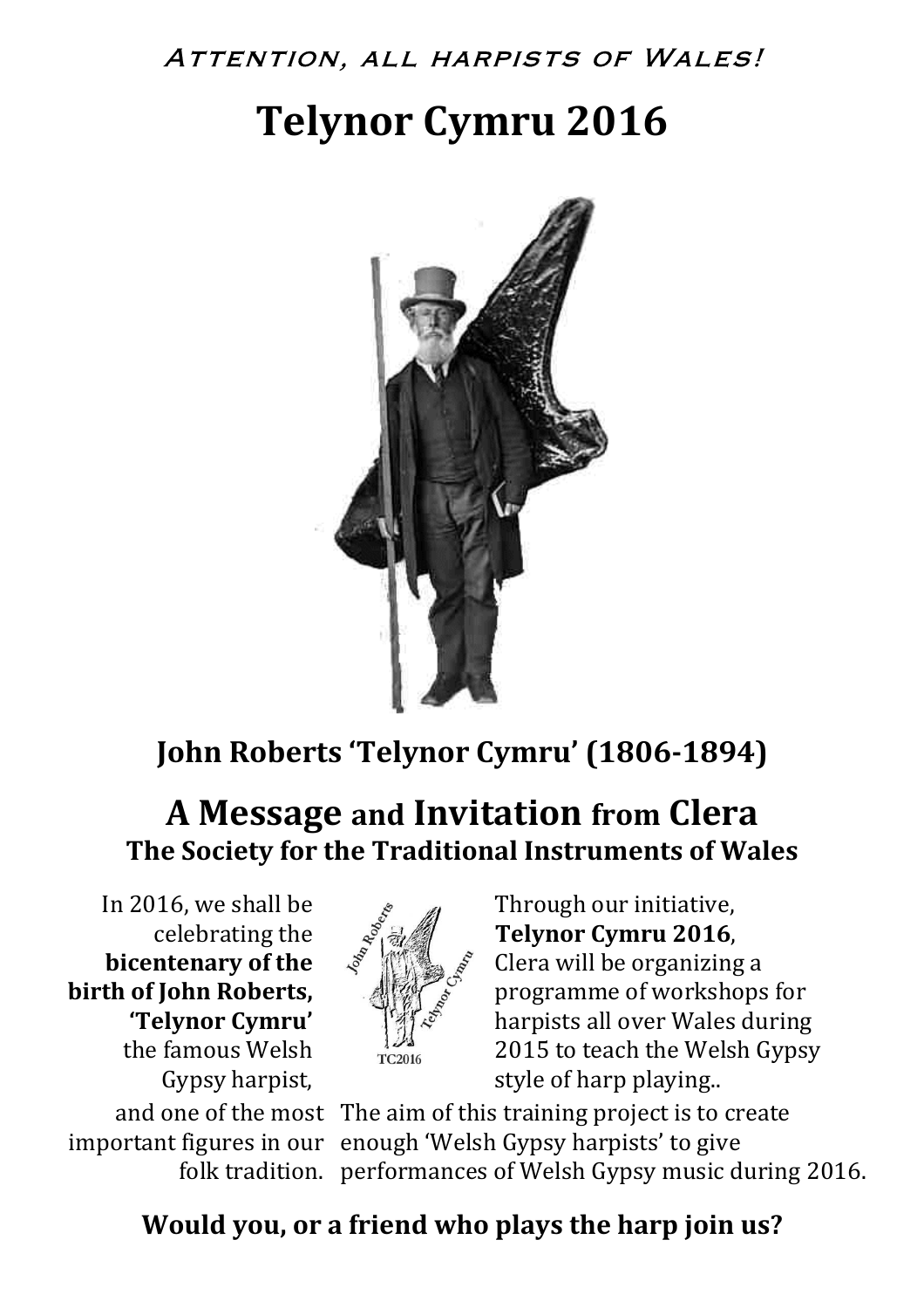# **John Roberts and 'The Family'**

A great-grandson of Abram Wood himself ('Brenin y Sipsiwn' – 'The King of the Gypsies'), John Roberts was of mixed blood, half Welsh and half Romany, and he was extremely proud of both sides of his lineage. Like all Gypsies the world over, Abram Wood's family were all skilful musicians, and naturally here in Wales they became famous for playing the Welsh (or Triple) Harp. John Roberts 'Telynor Cymru' was the most famous of them all. (His bardic name 'Telynor Cymru' literally translates as 'The Harpist of Wales', but John himself more often favoured the more romantic interpretation 'Cambrian Minstrel'.)

'Telynor Cymru' was a famous 19th century harpist and impresario, promoting Welsh music and the Welsh (Triple) harp in particular; with his sons he formed the first official Welsh 'folk group', performing across Wales and around the English Border. He and his sons often competed with success in the Eisteddfodau of the time, and were often welcomed to the gentry's houses to give performances. Several family members, Woods and Robertses, played at Llanofer Court, the home of Lady Llanofer, 'Gwenynen Gwent', famous patron of the Welsh Harp and Welsh music. Once, John and his seven sons along with one of their cousins played on nine harps in front of Queen Victoria at Palé Hall near Bala, on a visit to Wales. John settled with his family in Newtown, Montgomeryshire in 1850, and on Sundays, they could be heard playing on the town's streets, or in the Bear Hotel. During the winter they would sometimes play on the banks of the river Severn for the townsfolk to go skating when the river had frozen. But during the summer months, their Romany blood would stir, and off they would go, with their harps on a cart behind them, wandering the countryside to perform, sleeping in tents or barns, fishing during the daytime, and playing at night.

On the musical side, Gypsy harpists were regular Welsh harpists, who practised their craft exactly in the same manner as their fellow Welsh countrymen. But one aspect of their music, very important to us in Welsh folk-harping, was that they had a particular style of interpreting and playing dance music, something rarely heard in the harp world in Wales today. In these dance melodies we hear the wild, fiery spirit which we normally associate with the Gypsies, the magical, compelling 'fire-works', or the 'Soul' as the Roberts family called it.

This technique was passed down through generations of the family in an unbroken oral tradition, eventually to Telynor Cymru's great-grand-daughter, Eldra Jarman (née Roberts). Eldra was always highly proud to point out that she was the sixth (if not seventh) generation of the Wood/Roberts family to play the harp. As many of you surely know, we are indeed very lucky that the melodies did not die with Eldra in 2001, as she very generously passed the tradition on to the hands (literally!) of Robin Huw Bowen, Wales's leading folk harpist and one of the founding members of Clera, who is renowned today for playing them.

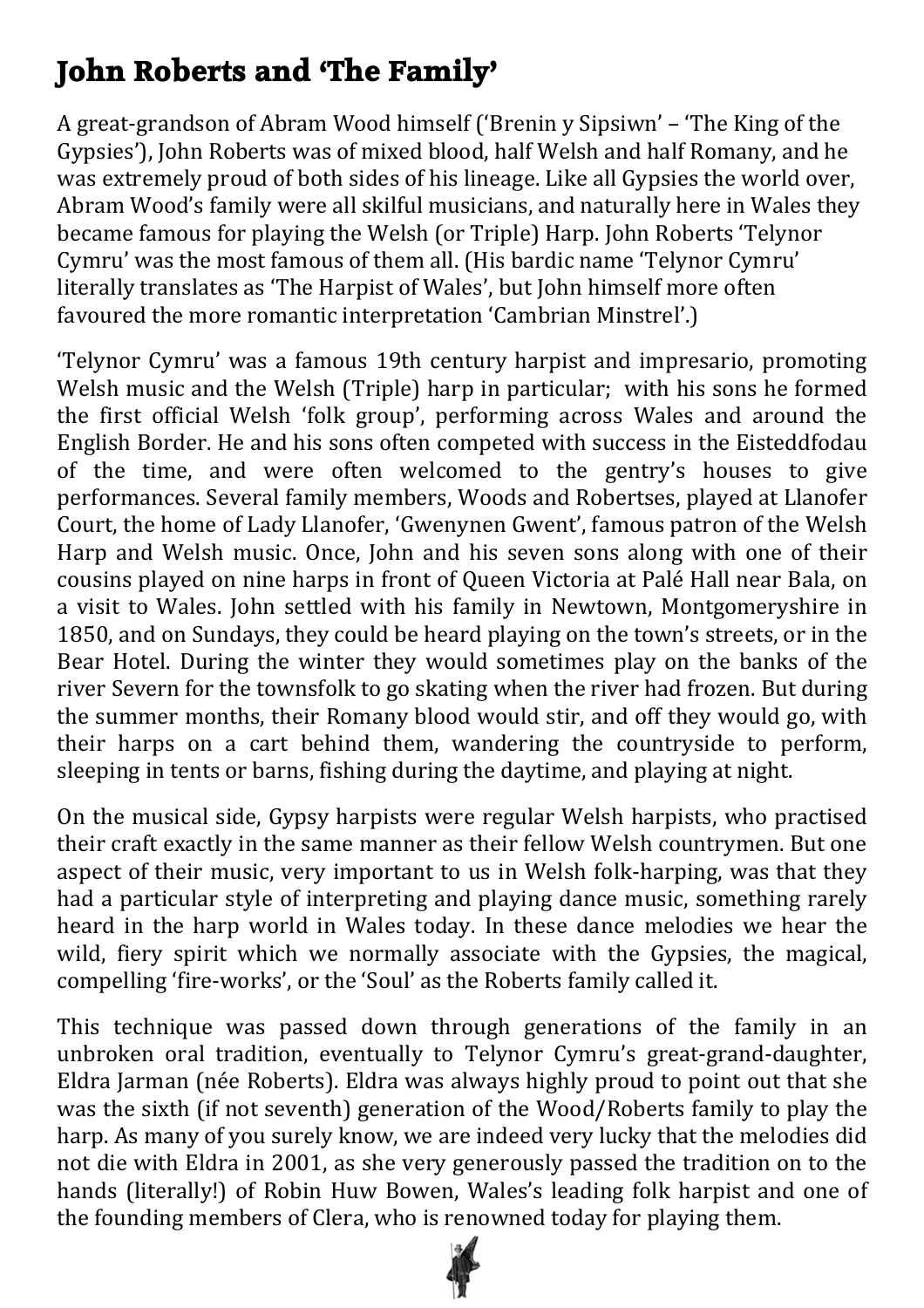*Well, harpists… ? Are you interested? Would you like to be part of this project, and learn the old Welsh Gypsy harp style? Then read on!* 

### **Teaching workshops and the music**

Clera is organizing a programme of workshops, to teach the tunes and the way of interpreting them on the harp. The workshops will take place all over Wales throughout the rest of 2015, under the direction



of Robin Huw Bowen and several other tutors. If you would like to be a part of this, or if you know of any harpists who might be interested, then contact us with your details and we will forward the relevant information to you.

Instruction in the workshops will be oral, the old Gypsy style of teaching: showing, listening, watching, and then copying,. Participants will be able to record the sessions for their own use as a learning aid, but we are also preparing a website for the programme as a resource base for the teaching, with video clips of the tunes being played and slowly-fingered breakdowns of the patterns and fingering. There will also be mp3 files, and downloadable notation as well as a calendar of the activities.

We have prepared a summary of our expectations of those who join the project in terms of experience and the harp that is used. Because of the traditional nature of the music and because of the project time-scale, anyone wishing to take part will need to comply with the conditions/requirements listed below.

*The workshops are not suitable for beginners or players of an elementary level.* 

**For up-to-date information, go to: www.clera.org** 

**www.telynor.cymru www.sesiwn.com** 

#### **Further reading about the Welsh Gypsies:**

Jarman, A.O.H. & Eldra: *Y Sipsiwn Cymreig*, Gwasg Prifysgol Cymru, 1979 Jarman, A.O.H. & Eldra: *The Welsh Gypsies, The Children of Abram Wood*, UWP, 1991 Roberts, E. Ernest: *John Roberts, Telynor Cymru*, Gwasg Gee, Dinbych, 1978 Roberts, E. Ernest: *With Harp, Fiddle and Folk-tale*, E. Roberts, Newtown, 1981 Sampson, John: *The Dialect of the Gypsies of Wales,* Clarendon Press, Oxford, 1926 Yates, Dora: *My Gypsy Days*, Phoenix House, London, 1953

http://www.valleystream.co.uk http://wbo.llgc.org.uk/cy/c-WOOD-SIP-1500.html http://yba.llgc.org.uk/cy/c-ROBE-JOH-1816.html http://www.gypsyjib.com/page/Wood+family+Wales